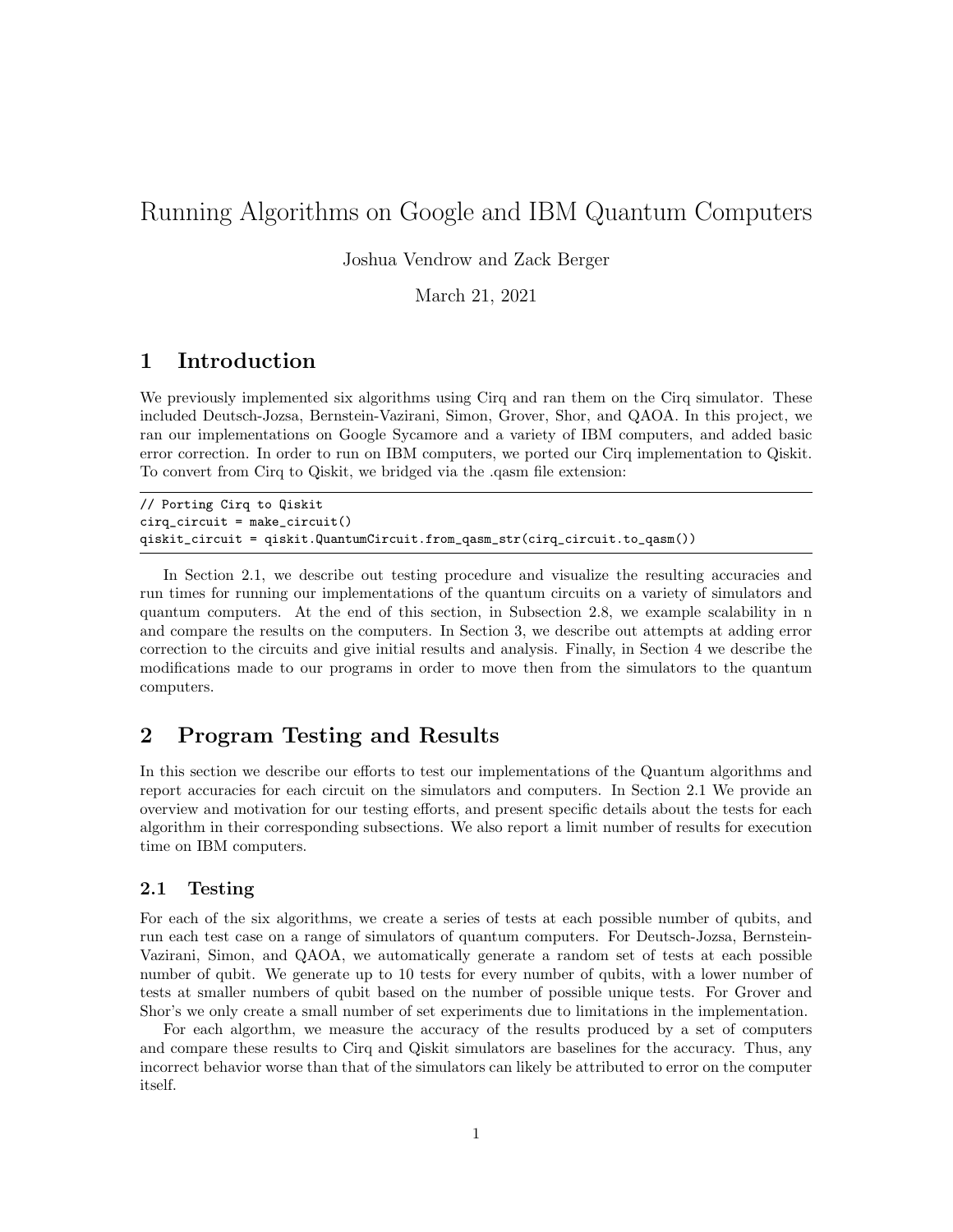In order to be able to report accuracy results, we run our circuits on each simulator and computer for at least 1024 repetitions. In most cases we average these results, but in some cases in which the data is meant to be read in as a stream of result (Eg. in Simon's algorithm) we examine our repetitions in a random order.

We limited the number of quantum computers we ran in order to be able to report and evaluate a reasonable number of experiments, but we decided to run all seven available quantum computers on Deutsch-Jozsa in order to compare the run time and accuracy of all computers. We were also unable to run Grover's algorithm and Shor's algorithm on Sycamore becuase of limits in the gate set (e.g. for Grover we needed to use a CCNOT gate which Sycamore does not allow).

#### 2.2 Deutsch-Jozsa

For Deutsch-Jozsa, we ran experiments on a small number of constant functions and a large number of balanced function; our possible number of unique experiments was limit because there are only two possible balanced functions at each number of qubits  $n$ . We randomly generated a set of balanced functions, with up to 10 functions for each number of qubits from  $n = 2$  to  $n = 15$ , and ran the circuits with oracles corresponding to these functions on each quantum computers we had available.

We note that since a balanced function is correctly classified whenever the measurements are not all 0, the accuracy is expected to be very high even for noisy computers, for a very noisy computer the accuracy is expected to increase as the number of qubits increases. To account for this, when reporting accuracies we take a weighted average so that the balanced and constant functions equally impact the accuracy even though there are less balanced functions in our test cases. In Figure 1, we display the average accuracy for Deutsch-Josza on the simulators and all of the available quantum computers for a variety of values of n. Due to the considerations just discussed, we see that for most computers the accuracy does not significantly worsen as n increase.



Figure 1: Here we display the accuracy for running Deutsch-Jozsa on noiseless and noisy simulators and a large variety quantum computers. For large values of n, some results are empty based on the qubit limits on the computers.

In Figure 2, we display the average run times of Deutsch-Jozsa on IBM Melbourne, IBM Lima, IBM Athens, IBM Quito, IBM Santiago, and IBM Belem. Since these computers have a limit of  $n = 5$  qubits, we reports results on  $n = 2$  through  $n = 5$  qubits. We see that surprisingly, the run time decreases as the number of qubits increases. IBM Melbourne, the larger computer, takes the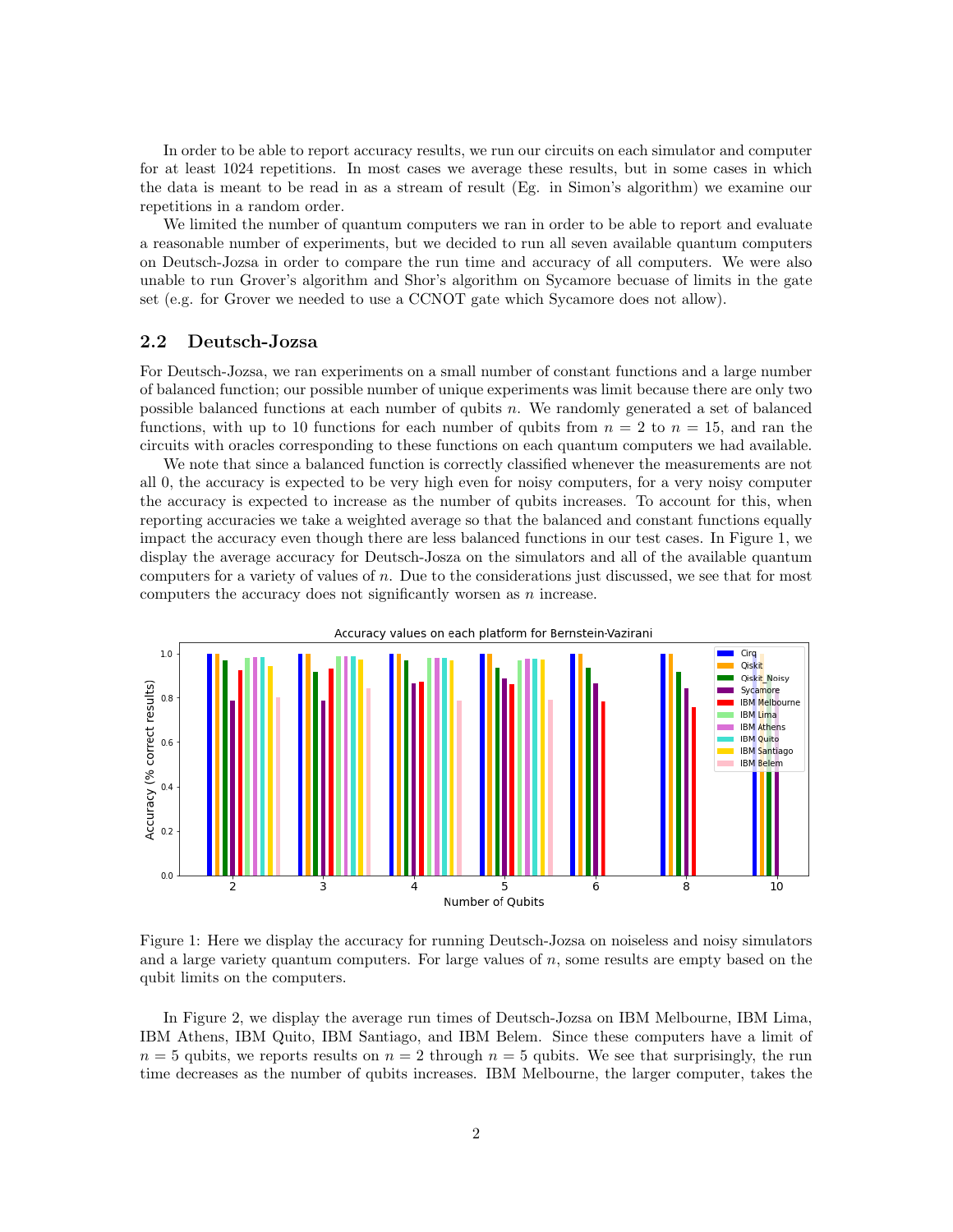longer times, and IBM Athens and IBM Santiago are both consistently slower than the other 5-qubit computers for each value of n.



Figure 2: Here we display the average run times of Deutsch-Jozsa on a variety of IBM quantum computers for  $n = 2$  through  $n = 5$  qubits.

#### 2.3 Bernstein-Vazirani

For Bernstein-Vazirani we generated a random sample of values of a and b, up to 10 example per qubit number n, and generated circuits for each function  $f = a * x + b$ . Like for Deutsch-Jozsa, we generated tests from  $n = 2$  to  $n = 15$ .

In Figure 3, we display the accuracy for running Bernstein-Vazirani on noiseless and noisy simulators, and a variety quantum computers. As expected, the noiseless simulators have perfect accuracy, and the accuracies of the noisy simulator and quantum computers decrease with increasing  $n$ .



Figure 3: Here we display the accuracy for running Bernstein-Vazirani on noiseless and noisy simulators, and a variety quantum computers. For large values of  $n$ , some results are empty based on the qubit limits on the computers.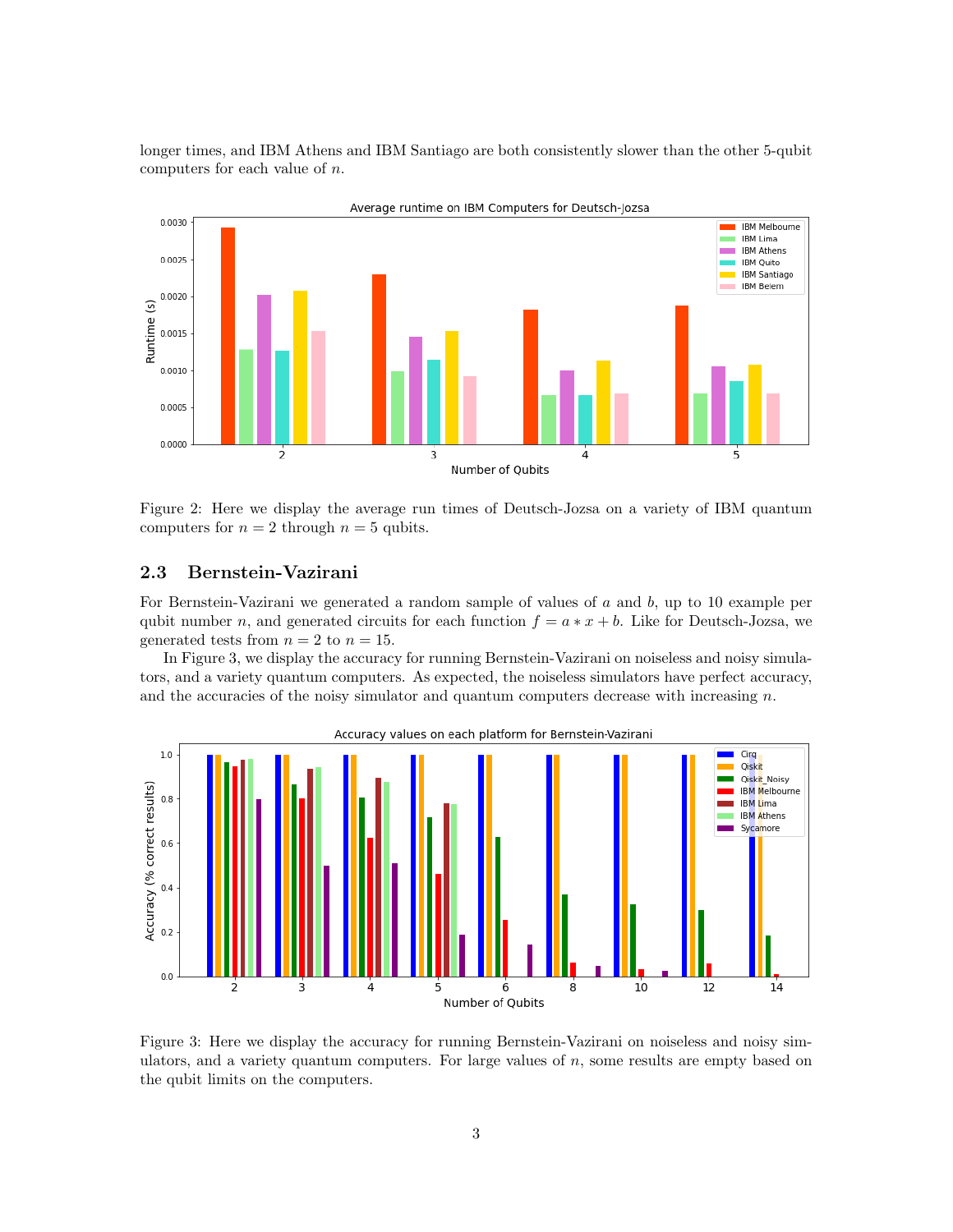In Figure 4, we display the average run times of Bertstein-Vazirani on IBM Melbourne, IBM Lima, and IBM Athens. As in Deutsch-Jozsa, we see that for small number of qubits  $n$ , the run time decreases as the number of qubits increases. Additionally, like before, IBM Melbourne, the larger computer, takes the longer times, and IBM Athens is slower and IBM Lima. In this figure, we also see that as  $n$  gets large, the run time stops decreasing, and actually begins to just slightly increase after around  $n = 6$ .



Figure 4: Here we display the average run times of Bernstein-Vazirani on a variety of IBM quantum computers for  $n = 2$  through  $n = 14$  qubits. Since IBM Lima and IBM Athens both have 5 qubits, we only display run times on IBM Melbourne for  $n > 5$  qubits

#### 2.4 Simon

Simon's algorithm has both as classical and quantum component, so in order to measure an 'accuracy' we repeatedly perform Simon's algorithm on equations derived from each of the computers and simulators. Simon's algorithm is designed to sample  $n-1$  equations repeatedly, so given a collection of equations from the quantum computer, we randomly rearranged these results as a stream of incoming data.

In order to measure the accuracy of Simon's algorithm for a computer given our full list of repetitions, we repeatedly run Simon's algorithm on equations from the stream until no equations are left, giving us a batch of solutions. We then calculate the accuracy as the percentage of correct solutions among the batch of solutions.

We make a couple of notes about the solutions. First, due to the nature of the algorithm, Simon will always return either s or 0, as the algorithm will search for the s value, and return 0 if the guess for s is incorrect. This is because to check if a non-zero value of s is correct, one can simply check that  $f(s) = f(0)$ . Thus, in the case that  $s = 0$  the algorithm will always find the correct s. Additionally, by using the basic heuristic that if any non-zero value is measured we return the non-zero value as our solution, this heuristic achieves near-perfect accuracy for every computer, but relies on a large number of repetitions that exceed  $2<sup>n</sup>$ , making the algorithm equivalent to a brute force search.

For this reason, In Figure 5, we report the percentage of solutions that find the correct s (and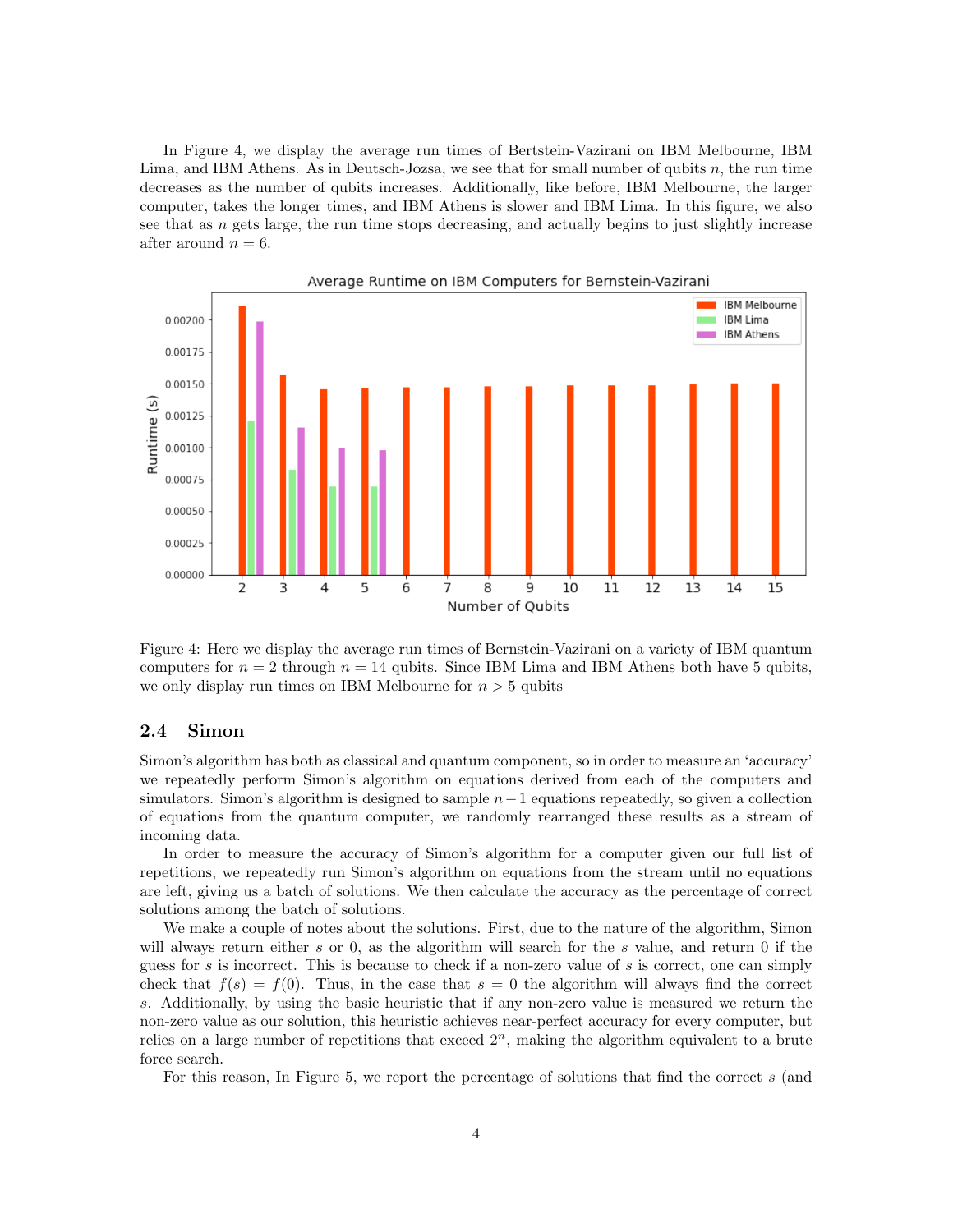exclude  $s = 0$ ) for a variety of simulators and computers.



Accuracy of Runs for Simon's Algorithm by Number of Qubits

Figure 5: Here we display the accuracy for running Simon's algorithm on noiseless and noisy simulators and two quantum computers. We exclude results in the case of  $s = 0$ , which always gives us an accuracy of 1 due to the nature of the algorithm.



## 2.5 Grover

Figure 6: Here we display the accuracy for running Grover's algorithm on noiseless and noisy simulators and two IBM quantum computers. For large values of  $n$ , some results are empty based on the qubit limits on the computers.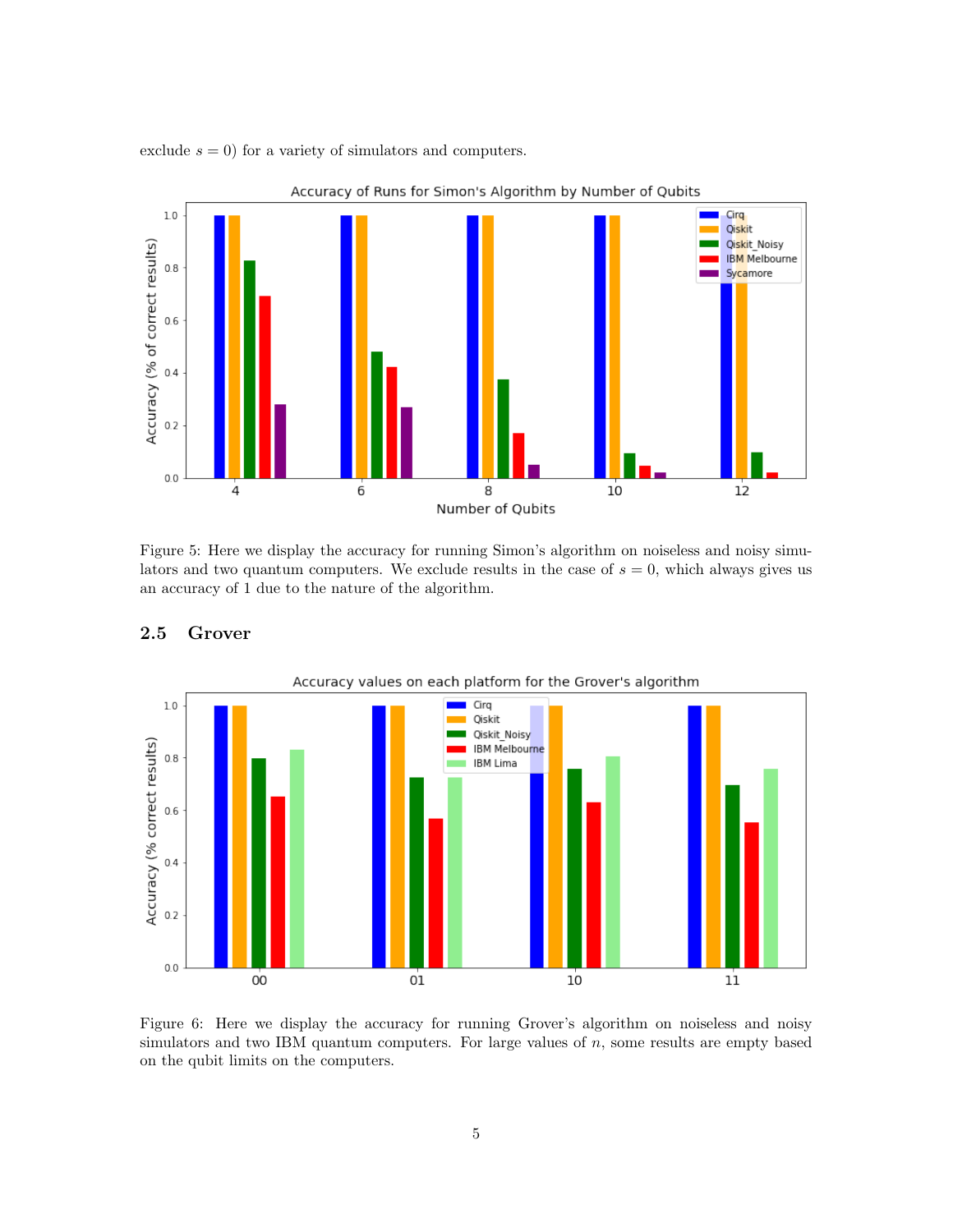Our ability to test Grover was limited by the design of the oracle, which, for a needle of size  $n$ , relies on a X gate controlled by n qubits. As such, for any  $n > 1$  this could not be run an Sycamore, which reports an error for CCNOT gates and any other gates on  $3+$  qubits, and for  $n > 2$  this requires a generalize control gate that is not available on any computer. So, we limit our trials for the case of  $n = 2$ , and report results for the four possible needles: 00, 01, 10, and 11. In Figure 6, we display the average accuracy of Grover's algorithm for the four possible needles at  $n = 2$ . We see that the accuracy is consistent across values of the needle.

#### 2.6 QAOA

In the previous assignment, we implemented for QAOA for solving the MAX-CUT task, so we test QAOA on a variety of randomly generated graphs. To test QAOA, we generate five 3-regular graph at each number of even qubits n from 4 to 14, and choose 5 random values of *beta* and *gamma* for the circuit used for each graph. In order to limit error, we minimize the size of the circuit and choose  $p = 1$  for all of our experiments, where p is the number of mixers and separators.

We use two metrics to measure the success of each computer: best accuracy and average accuracy. In both cases, accuracy is measured as the size of the cut divided by the size of the max cut. Since the goal of QAOA is to find the best cut on the graph, it makes sense to take many samples and choose the one that produces that largest accuracy. This metric relies on the number of repetitions taken, so for k repetitions, we repeatedly take many random samples of k repetitions, compute the best accuracy among these samples, and average over these 'best' accuracies. In Figure 8, we display the best accuracy for many simulators and computers at each number of samples taken from the full sample set in the case of  $n = 10$  qubits.

We also measure average accuracy in order to get a metric for the general quality of cuts produced by the computer or simulator. In Figure 7, we display the average accuracy of the cut values produced by the QAOA max cut circuit for simulators and computers. In this figure and the previous one, we see that the quantum computers actually outperform the simulators. It is possible that this is a result of the noise, allowing the circuit to inadvertently explore more possible cut options.



Figure 7: Here we display the average accuracy of cut values for running QAOA on noiseless and noisy simulators and two quantum computers. For large values of  $n$ , some results are empty based on the qubit limits on the computers.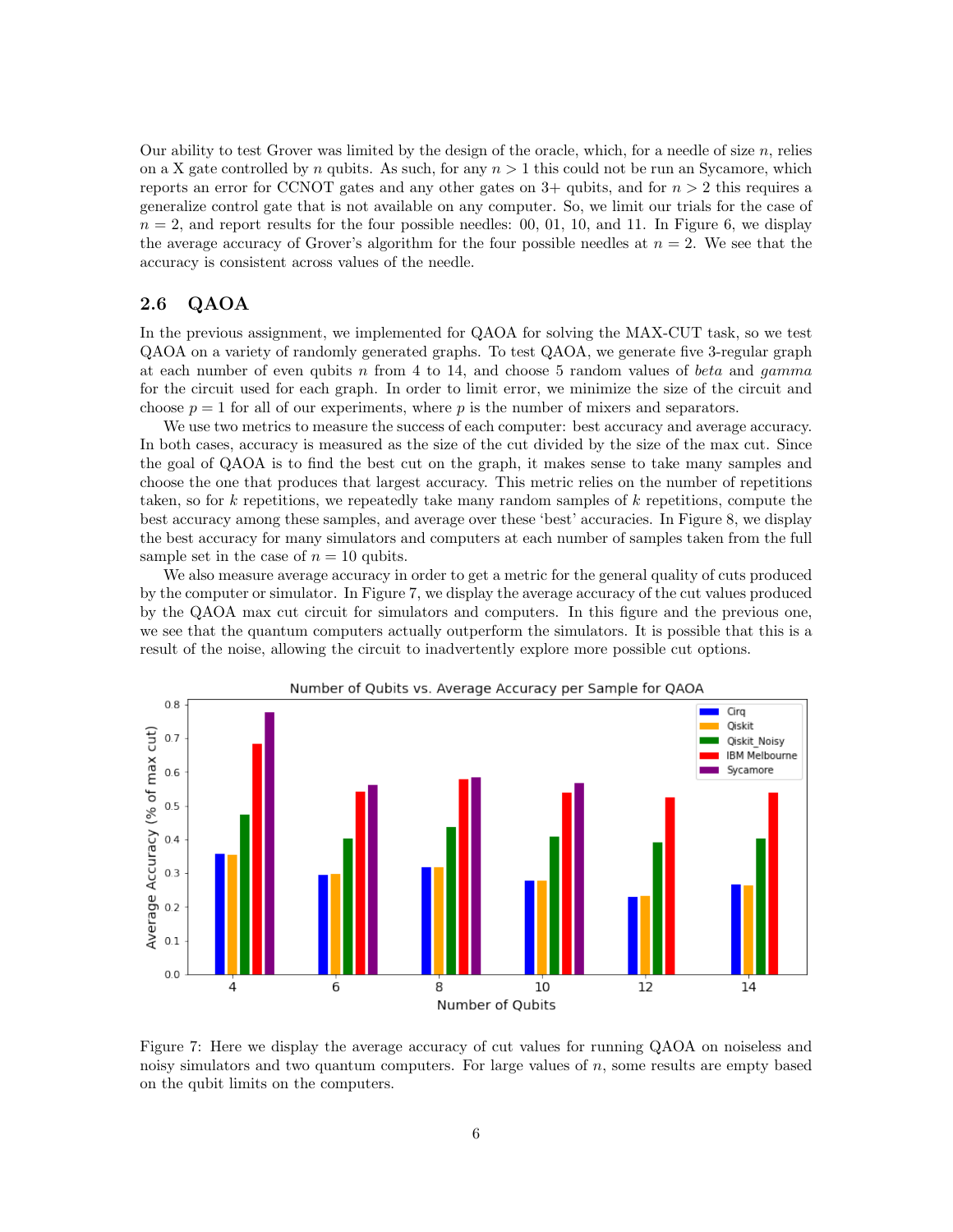

Figure 8: Here we display the best accuracy at each number of samples for running QAOA on noiseless and noisy simulators and two quantum computers, for  $n = 10$  qubits. Since the QAOA algorithm relies on taking many samples of the circuit and choosing the best cut value, this figure visualizes the number of samples required to reach a high or near-perfect accuracy.

#### 2.7 Shor's Algorithm

We previously implemented a generalized quantum order finding circuit for Shor's algorithm. It used a custom gate called ModularExp, and required 15 bits to factor the first trivial case. This is problematic for two reasons. First, we cannot run custom gates on any available quantum hardware. Second, the number of qubits we have access to is very limited. For instance, we have 12 qubits of Google Sycamore available, and one 15 qubit IBM computer. Thus, the previous implementation does not suffice.

We consider a special case of quantum order finding for  $N=51$  and  $N=85$ . As described in [1], these numbers have a simplifying property that causes their orders to be a power of two. Because of this, ModularExp can be greatly simplified: each number can be factored with only 8 qubits using CNOTs instead of ModularExp. We based our implementation on the one described in [1].

There exists four possible ModularExp implementations for different values of a depending on the value of N. For each of these four circuits, quantum order finding leads to is different, unique order  $r$ . In our experiments, for each  $N$  we select two values of  $a$  for each circuit type. In Table 1 we display the associations between circuit type and each value  $a$  used in our experiments.

| $\overline{N}$ | Circuit A Circuit B |       | Circuit C Circuit D |       |
|----------------|---------------------|-------|---------------------|-------|
| 51             | 16, 35              | 4, 47 | 2, 49               | 5, 29 |
| 85             | 16, 69              | 4.81  | 36, 59              | 22.73 |

Table 1: Here we display the associations between the values of a used in our experiments and circuit type, where each circuit has a different implementation of ModularExp.

For each pair  $(N, a)$ , we run the circuit over many repetitions and measure the percentage of repetitions that result in the correct order r, and report our results for  $N = 51$  and  $N = 81$  in Figures 9 and 10, respectively. We note that as we would expect, values of a belonging to the same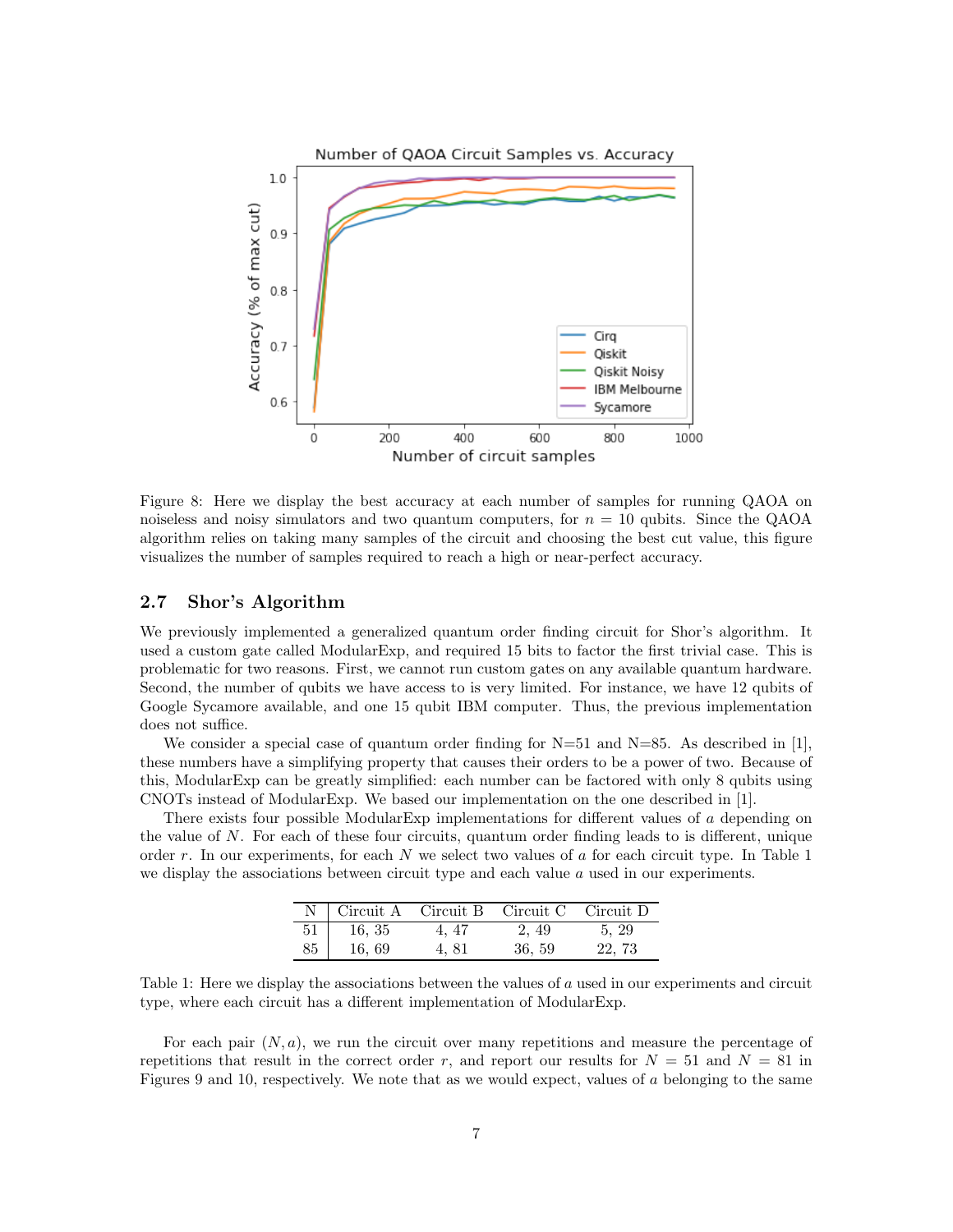circuit type give similar average accuracies. We planned to run the Shor circuit on Google Sycamore, but the system could not handle the inverse Quantum Fourier Transform (QFT) gate.



Figure 9: Here we display the average accuracy of Shor's Algorithm on simulators and IBM Melbourne for N=51. We note that here, if no order of found we consider the trial a failure; if only incorrect orders were considered as failures, our accuracy values would be significantly larger.



Average Accuracy Per Trial for Running Shor's Algorithm by 'a' value with with N=85

Figure 10: Here we display the average accuracy of Shor's Algorithm on simulators and IBM Melbourne for N=85.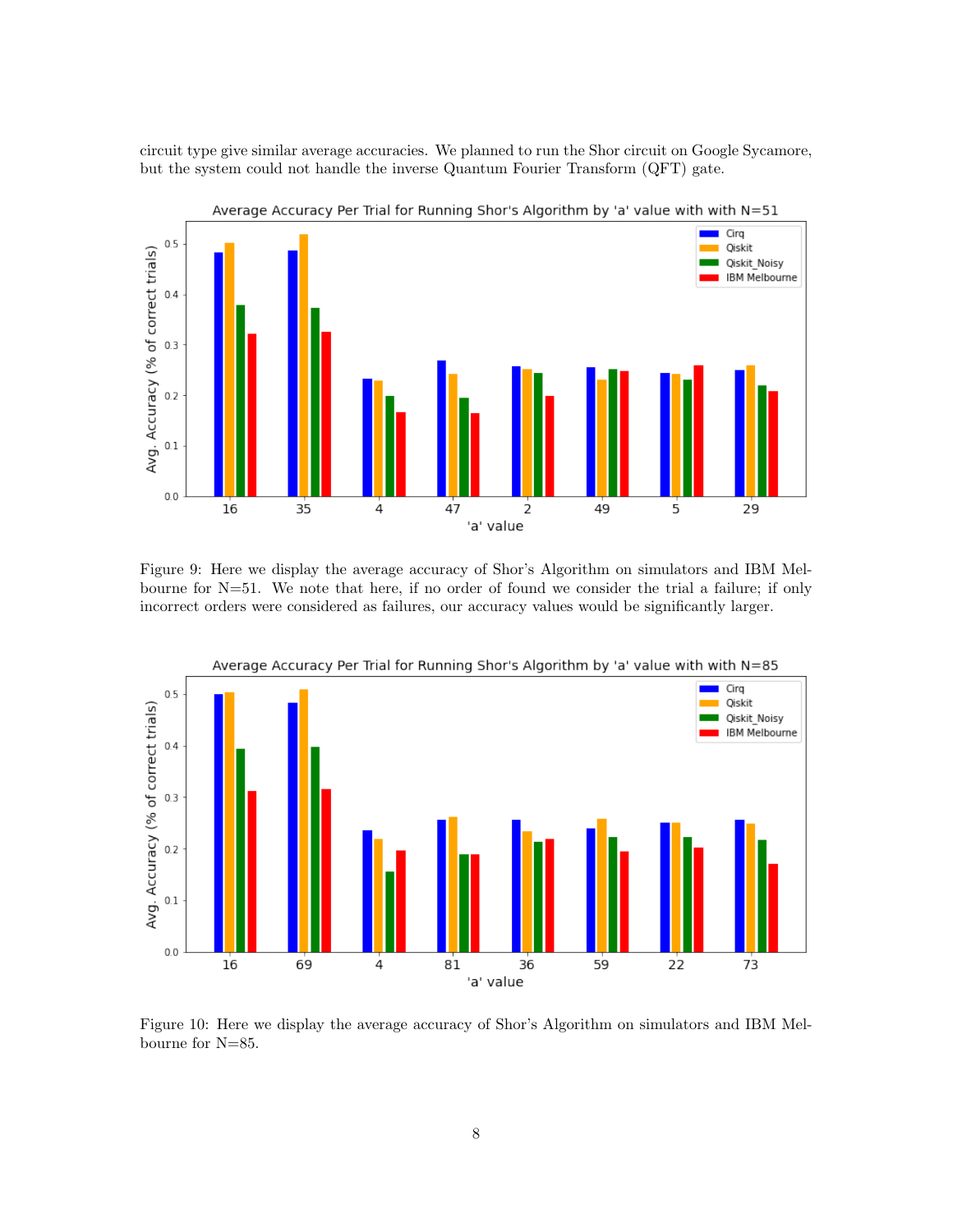#### 2.8 Analysis and Comparison of Quantum Computers

Here we provide a variety of analysis for the results on the quantum computers.

Scalability in n, Accuracy For most of the algorithms in which we measure accuracy for varied qubit numbers  $n$ , as expected, the accuracy decreases as the number of qubits increases. This makes sense because as we increase the size of the circuit, there is a greater chance if error being introduced. One exception is Deutsch-Jozsa, in which the accuracy of classifying balanced functions becomes easier as n inceases, as the change of accidentally outputing all 0s decreases.

Scalability in n, Time Surprisingly, we see that as the number of qubits increases, the run time of the circuits actually decreases. In Figure 2 We were only able to analyze run time over small numbers of qubits n due to the limited size of the computers, so we expect that if n were to get large, the run time would then begin to increase as  $n$  increases. We see hints of this in Figure 4, in which the run time stops decreasing for IBM Melbourne for large  $n$ , and eventually begins to just slightly increase.

Comparison of Computers and Simulators, Accuracy With the exception of QAOA, we see that Sycamore and IBM Melbourne, the larger computers, tend to have more error, and Sycamore especially has a very low accuracy. This makes sense because this computers have a significant amount of noise, making a correct result less likely, especially in algorithms such as Bernstein-Vazirani and Grover in which exactly one of the possible outputs is classified as correct. These results suggest that for large circuits with run on many qubits, error corrections is very important in order to be able to get even a small percentage of accurate results.

From the experiments it is clear that the noiseless simulators attain significantly better results than the quantum computers, which is to be expected because they do not suffer from any noise, and confirms that the low accuracies on the quantum computers at high numbers of qubits are a result of noise in the computers and not issues with the implementation. We also note that the Qiskit noisy simulator provided an accurate and useful approximation of the IBM quantum computers, with results that were very closely within the range of those attained by the computers.

Comparison of Computers, Time We were able to measure execution time for many of the IBM computers. In general, all of the computers run the experiments very quickly, which makes sense because all of our circuits are relatively small. We see consistently that IBM Melbourne, the computer with the most qubits, is the slowest. There is some additional variation within the other computers, but overall there run times between the computers are fairly consistent.

## 3 Error Correction

We implemented bit flip error correction in Cirq, included in the file error correction.py. Our implemented and experimentation with error correction was limited due to practical considerations described in Section 3.1. In Figure 11, we display a visualization of the encoding and correction stages of the error correction circuit for a single qubit, produced by Qiskit. Here the encoding and correction are separated by a Y gate, which can represent any one-qubit operation.

As explained in Section 3.1, we only do error correction at the end of the circuit, and since the phase of a quantum state does not affect the measurements, performing phase flip error correction would not impact our results. As such, in this report we focus on bit flip error correction. We also note that as we do error correction at the end of the circuit, we are able to measure all qubits and perform the decoding step classically following the bit flip error correction algorithm. For error correction experiments, we use the same tests as those described in Section 2.1.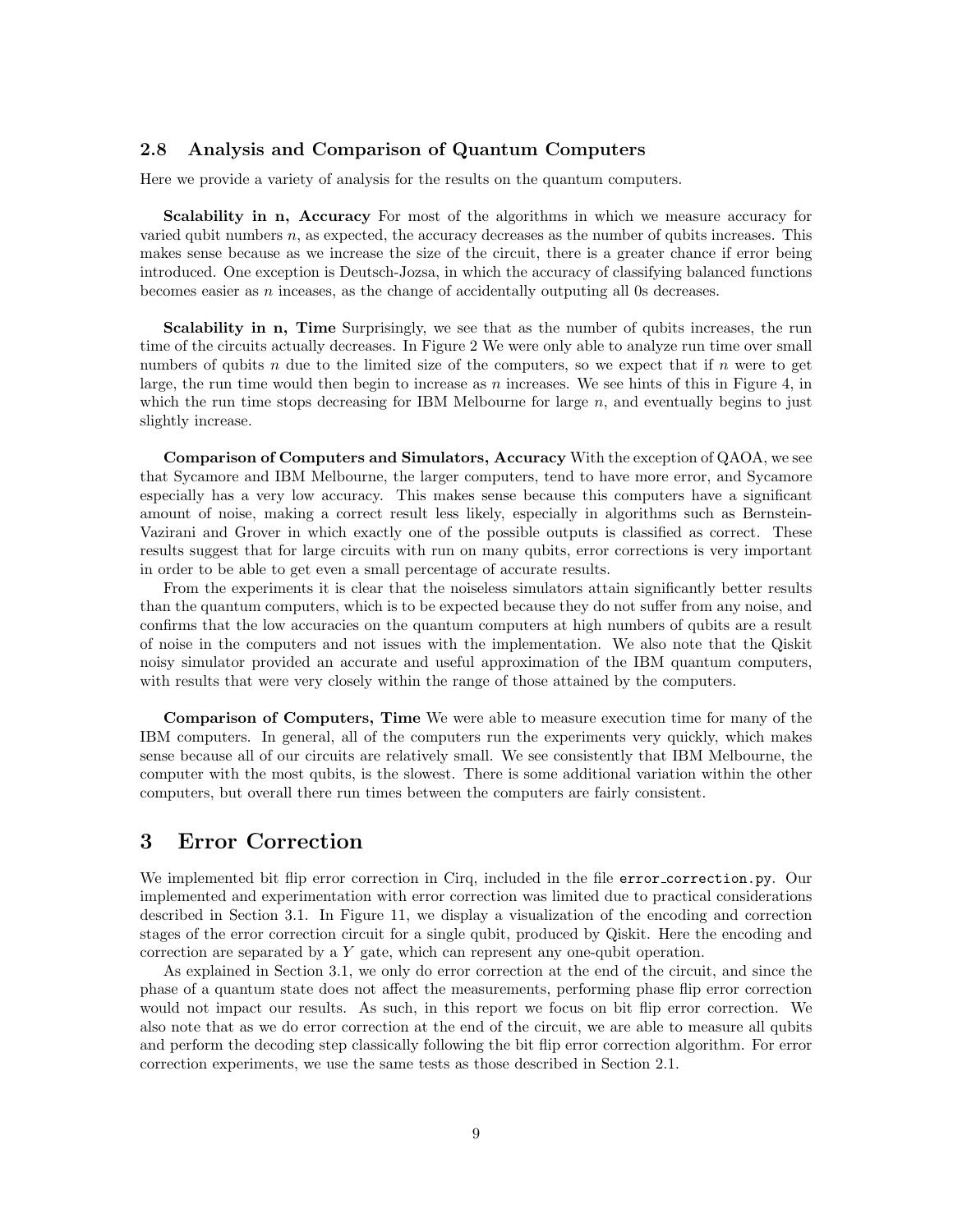

Figure 11: A visualization of the encoding and correction stages of the error correction circuit for a single qubit. Here the encoding and correction are separated by a  $Y$  gate, which can represent any one-qubit operation.

#### 3.1 Practical Considerations

Here we describe some practical considerations that limited our error correction efforts.

Mid-Execution Error Correction In our approach, we only perform error correction at the end of the circuit. This is because if we were to perform error correction in the middle of the circuit, we would have to dynamically add X gates based on the measurements of the extra helper qubits and reset these extra helper qubits to 0. Because any gates must be invertible, it wouldn't be possible to always reset the helper bits to 0.

Shor Code Shor code corrects for both bit flip and phase flip errors at the same time, but in doing so it requires a 9 fold increase in the number of qubits, making experimentation with Shor's code impractical given our qubit limit constraint. Speficially, the smallest quantum circuit we ran required 2 qubits, and error correction with Shor's code would increase this simple circuit to 18 qubits. This exceeds the number of qubits on any hardware available to us. Additionally, 18 qubits is too many to simulate on the classical CPUs we had available. We therefore corrected bit flip error correction.

#### 3.2 Error Correction Results

We ran error correction for the Bernstein-Vazirani and Grover circuits. We note that our runs were limited because of the qubit limitations; since IBM Melbourne had a 15 qubit limit, we were only able to run error corrected circuits that used at most 3 qubits. In Figure 12 and 13 we display the average accuracies produced by the original and corrected circuits, where the accuracy is the percentage of repetitions of the circuit that gave the correct output. In both cases, we see that the error corrected circuits did not improve the accuracy of the circuit, and we explore this issue in the following section.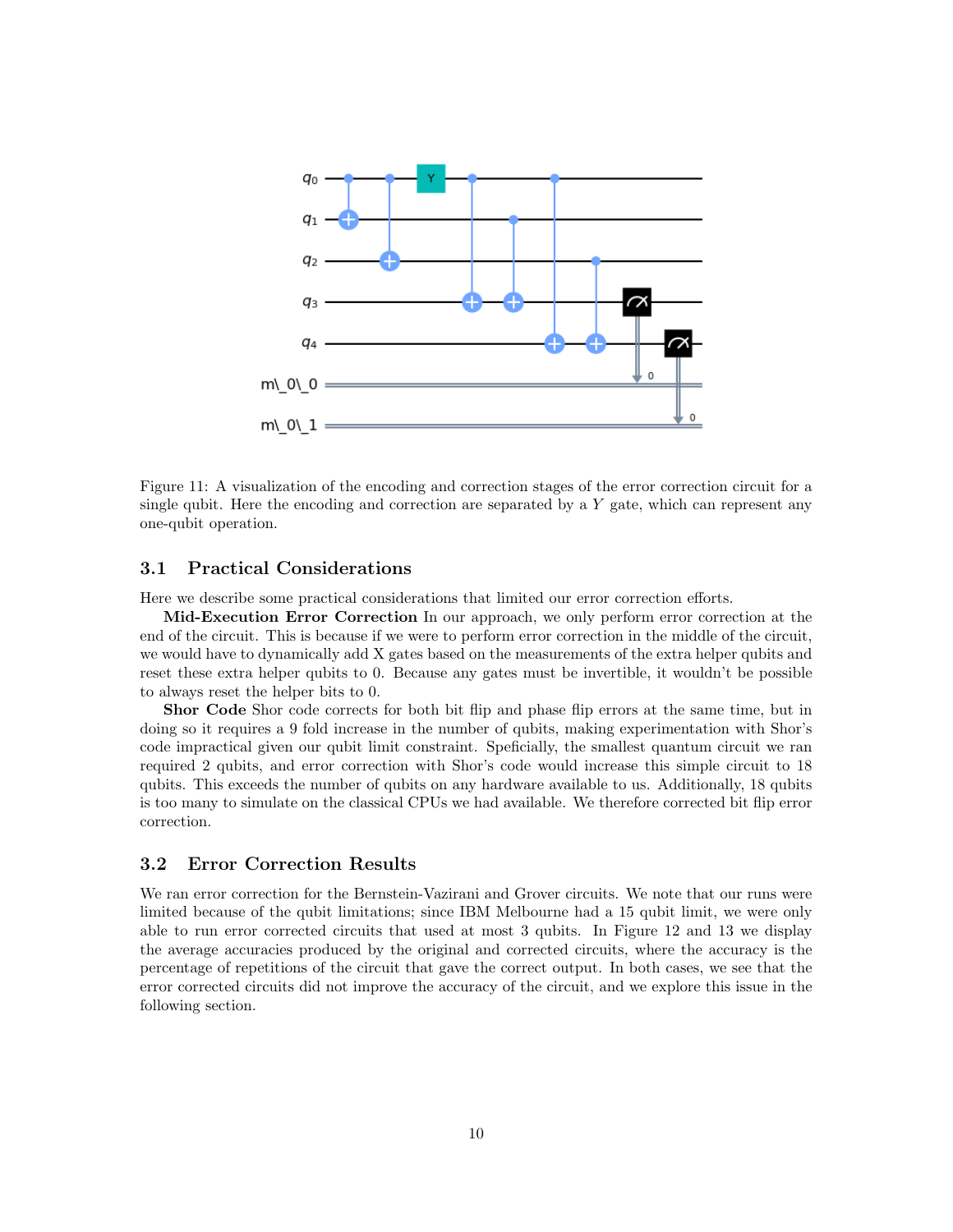

Figure 12: Average Accuracy of the Bernstein-Vazirani original and corrected circuit on a non-noisy Qiskit Simulator, noisy Qiskit simulator, and IBM-Melbourne for n=2 and n=3 qubits. Here the accuracy is the percent of repetitions of the circuit that recovered the correct value a for  $f(x) =$  $a * x + b.$ 



Figure 13: Accuracy of the Grover original and corrected circuit on a non-noisy Qiskit Simulator, noisy Qiskit simulator, and IBM-Melbourne for n=3 qubits. Here the percent of repetitions of the circuit that recovered the correct needle.